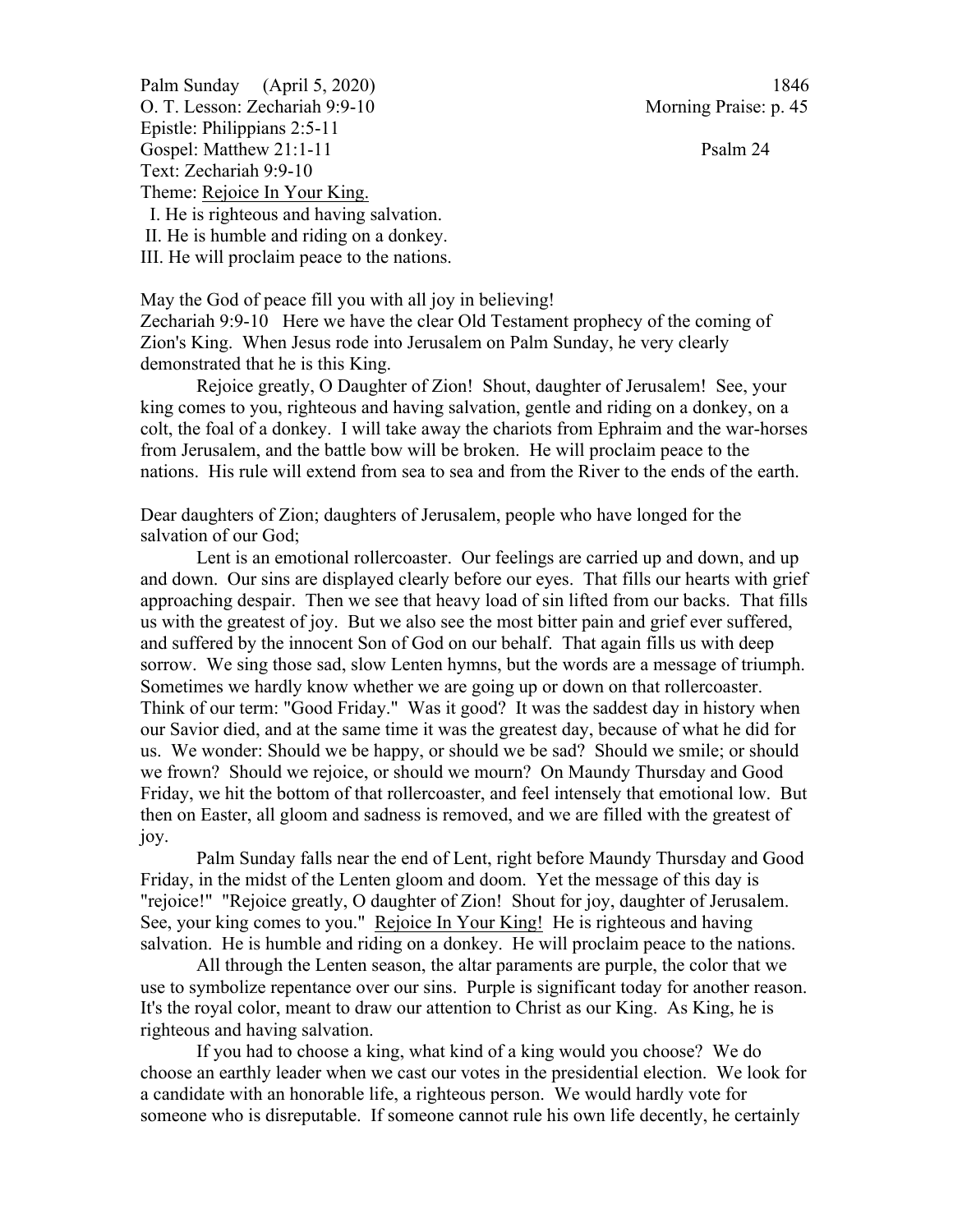cannot rule a country decently. Sometimes in this sinful world we aren't granted a very good choice. And we look for someone who is capable, capable of ruling justly, capable of bringing justice or righteousness to the nation. Not just someone with good intentions, but someone who is able to make those good intentions a reality.

Righteousness is the number one quality of a king or leader. But from all the mud-slinging and so on that goes on during the campaigns, from the media coverage of presidents and royal families, it becomes quite evident that there is no earthly ruler who is perfectly righteous.

Still, our prophecy tells us, "See, your King comes to you, righteous and having salvation." That righteous King, of course, is Jesus, who lived a perfect life, totally absent of any sin. He did all things well. There was plenty of mud-slinging that went on during holy week, but all those charges against him were false.

Jesus is righteousness personified, and more than that, his righteousness overflows to us. He also comes, having salvation, with salvation in himself for us. Talk about a capable ruler; Jesus is totally capable. He's not just someone with good intentions; Jesus carries out righteousness, rules in absolute justice and salvation. He single-handedly rids his kingdom of all injustice from within and without. The injustice from within is sin. Sin is left to have no reign in Christ's kingdom. God has taken sin from us, and nailed it to the cross in Christ Jesus himself. The injustice from without is caused by the enemies of Christ and his kingdom, Satan and his followers, and the wicked people of this world. Christ protects us from them through his word, and finally, delivers us from them completely for all eternity in heaven.

Christ is our king not because we chose him, but because God, in infinite love, sent him to us. "See, your King comes to you." He comes for your benefit, to bring you salvation.

When Jesus rode into Jerusalem on Palm Sunday, he didn't look like much of a king, not from an earthly standpoint. He was humble and riding on a donkey. Kings are distinguished. In Jesus' day, they did not ride on donkeys. Kings rode on horses, big, beautiful horses. But a small and lowly animal best suited the purposes of Jesus. He rode into Jerusalem on a donkey, on a colt, the foal of a donkey, with its mother following behind.

This was Jesus' royal march, when he rode into Jerusalem to establish his kingdom. But Jesus proceeded in all humility and lowliness. Even more than that, he came like a slave. He was miserable, bowed down and full of suffering. On Palm Sunday this perhaps was not so evident. But where was he marching? To the cross, where he would establish his kingdom. As we go through this week, to Maundy Thursday and Good Friday, we see very clearly how humble our king was.

Worldly kings establish their kingdoms with great earthly power and glory. They bravely march into battle, with a great army, with a whole country cheering them on. But Jesus did not need earthly power and glory to establish his kingdom. He needed no fiery charger. He didn't need a vast army. Rather he needed humiliation, to humble himself and become obedient to death--even death on a cross! Christ had all power and glory. Even as he suffered and died, he was still the Son of God. But that power and glory was hidden deep within him until Easter morning. That was the challenge of Jesus. That's what it means that he was obedient to death. He didn't make use of his power and glory. He didn't come down from that cross. Rather he made himself to be helpless, and allowed himself to become an object of shame.

Christ established his kingdom with the fiercest battle ever fought; a battle against sin, against death, against Satan and all the powers of darkness, a battle with no truce, a